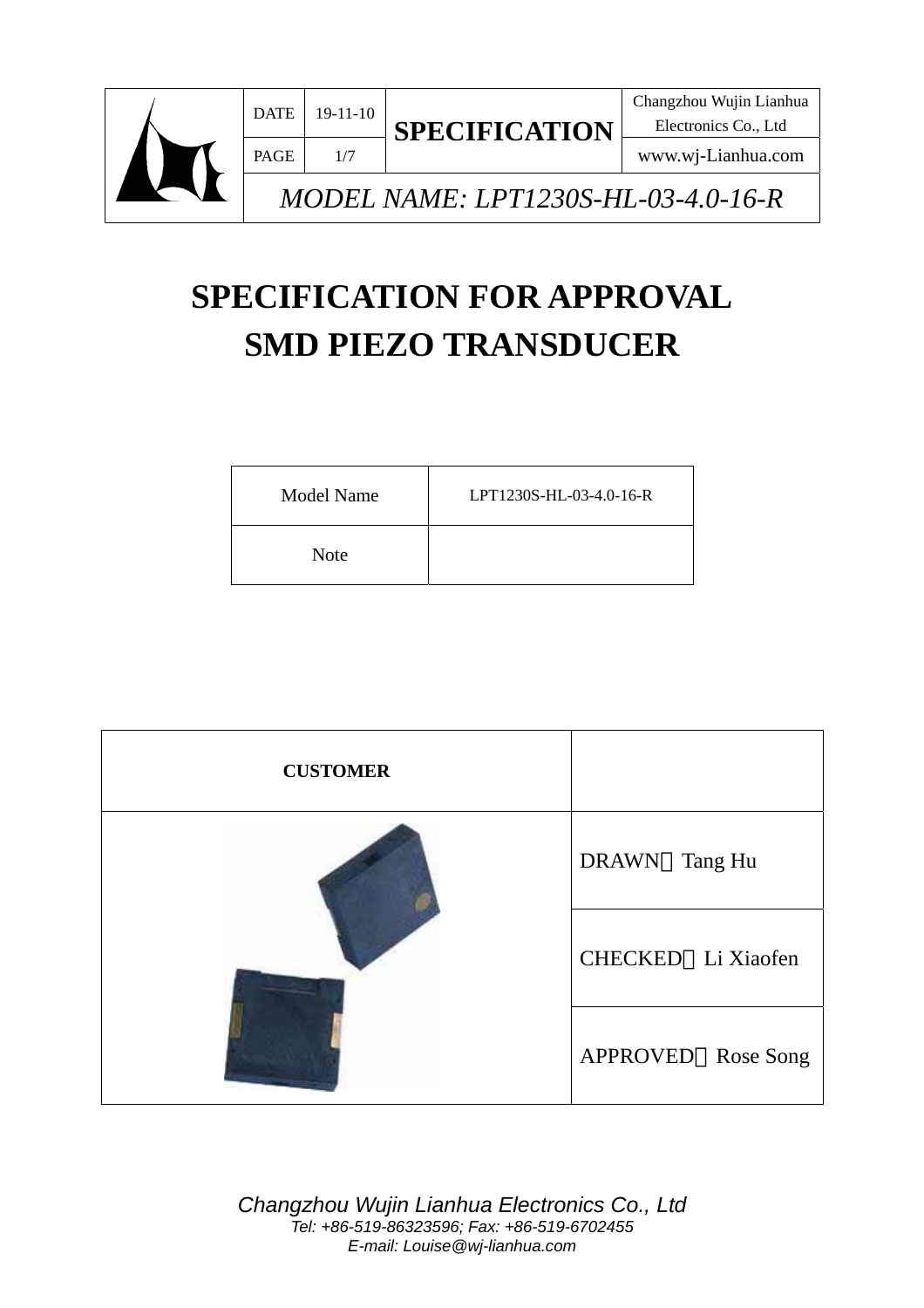

PAGE  $2/7$ **SPECIFICATION**

 $\mathbf{DATE}$  19-11-10  $\sigma$ Electronics Co., Ltd www.wj-Lianhua.com

*MODEL NAME: LPT1230S-HL-03-4.0-16-R*

# **LPT1230S-HL-03-4.0-16-R PIEZO TRANSDUCER**

| $\mathbf{1}$   | Rated Voltage (Vp-p)             | 3                |  |
|----------------|----------------------------------|------------------|--|
| $\overline{2}$ | <b>Resonance Frequency (KHz)</b> | $4.0 \pm 0.5$    |  |
| 3              | Max Input Voltage (Vp-p)         | 25               |  |
| $\overline{4}$ | Capacitance at 120Hz (pF)        | $16000 \pm 30\%$ |  |
| $\mathfrak{S}$ | *Sound Output at 10cm (dB)       | 75               |  |
| 6              | <b>Operating Temperature</b> ()  | $-20$<br>$+70$   |  |
| $\overline{7}$ | Storage Temperature ()           | $-30$<br>$+80$   |  |
| 8              | *Rated Current (mA)              | 5                |  |
| 9              | Weight $(g)$                     | 0.3              |  |
| 10             | <b>Housing Material</b>          | <b>LCP</b>       |  |
| 11             | <b>RoHS</b>                      | Yes              |  |

\*Applying rated voltage (Resonant frequency, Square wave)

#### **DIMENSIONS (UNIT: mm)**

Tolerance:  $\pm$  0.5mm Except Specified

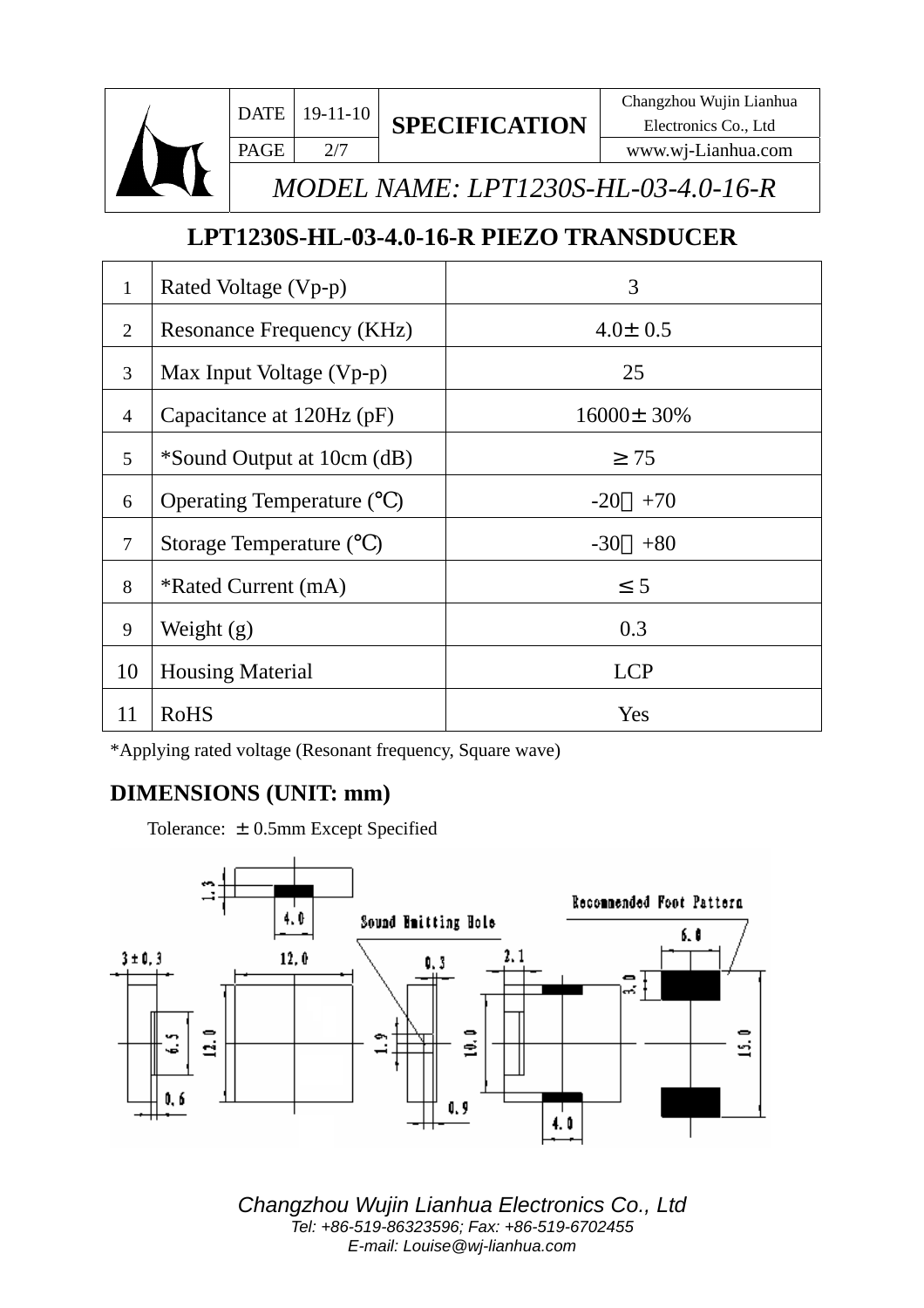

#### **TEST METHOD:**



# **FREQUENCY RESPONSE:**

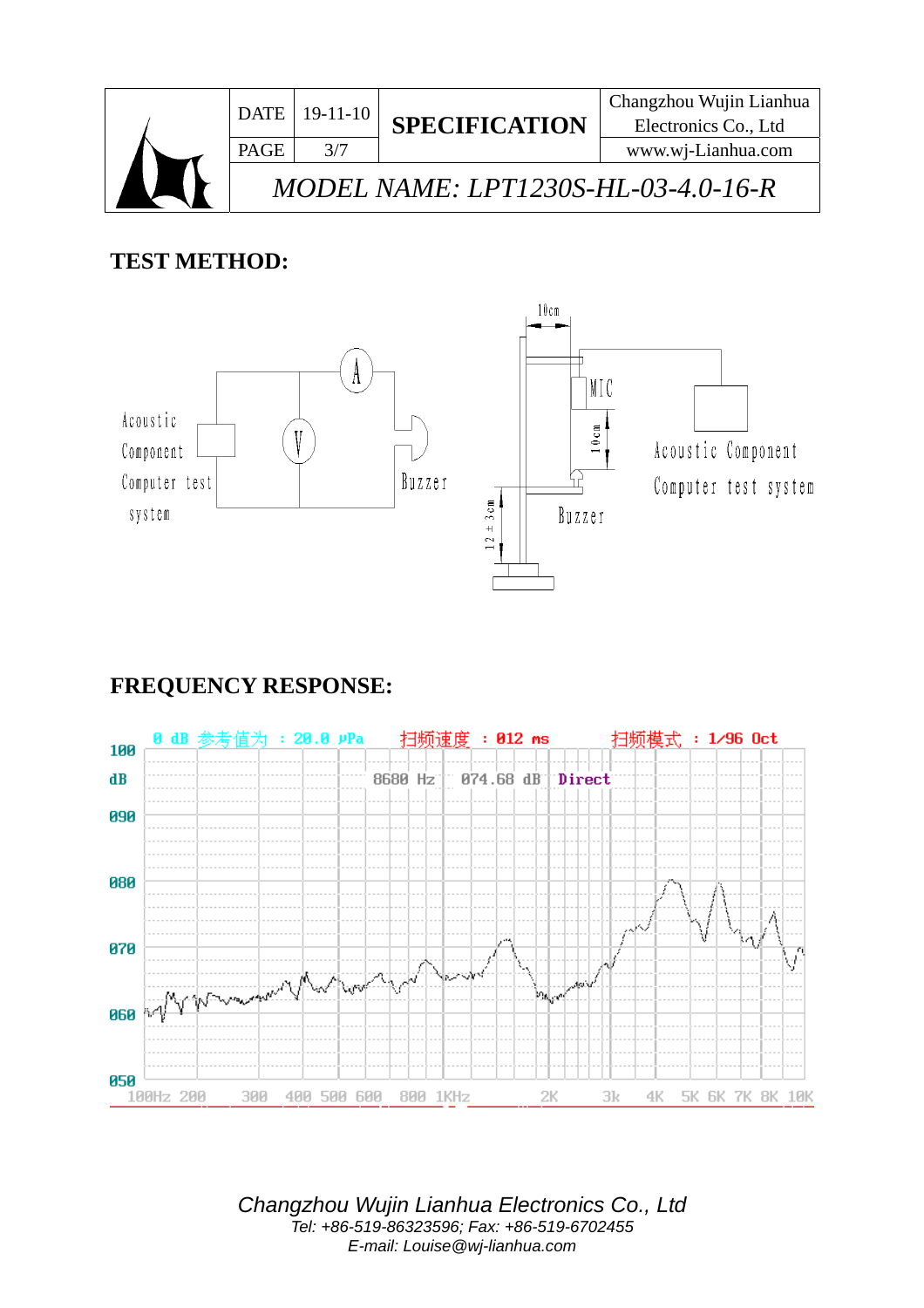

www.wj-Lianhua.com

# *MODEL NAME: LPT1230S-HL-03-4.0-16-R*

## **RELIABLY TEST:**

| NO.                                                                                        | <b>ITEM</b>                                        | <b>TESTING CONDITION</b>                                                                                                                                                                                                                                                                                                                          | <b>VARIANCE AFTER TEST</b>                                                                                    |  |
|--------------------------------------------------------------------------------------------|----------------------------------------------------|---------------------------------------------------------------------------------------------------------------------------------------------------------------------------------------------------------------------------------------------------------------------------------------------------------------------------------------------------|---------------------------------------------------------------------------------------------------------------|--|
| 1                                                                                          | High temp.<br>storage life                         | The part shall be capable of withstanding a<br>storage temperature is $+80$<br>for 120 hours                                                                                                                                                                                                                                                      |                                                                                                               |  |
| $\overline{2}$                                                                             | Low temp.<br>storage life                          | The part shall be capable of withstanding a<br>storage temperature is -30<br>for 120 hours                                                                                                                                                                                                                                                        |                                                                                                               |  |
| 3                                                                                          | Temp. Cycle                                        | Total 5 cycles,<br>1 cycle consisting of $-30 \pm 2$ , 30 minutes<br>$20 \pm 5$<br>15 minutes<br>$80 \pm 2$ ,<br>30 minutes<br>15 minutes<br>$20 \pm 5$                                                                                                                                                                                           |                                                                                                               |  |
| $\overline{4}$                                                                             | <b>Humidity Test</b>                               | $40 \pm 2$ , 90 95% RH, 120 hours                                                                                                                                                                                                                                                                                                                 |                                                                                                               |  |
| 5                                                                                          | <b>Vibration Test</b>                              | The part shall be subjected to a vibration cycle<br>is 10Hz in a period of 1 minute. Total peak<br>All specifications must be<br>amplitude shall be $1.52 \text{mm}(9.3g)$ .<br>satisfied after the test.<br>The vibration test shall consist of 2 hours per<br>plane in each three mutually perpendicular<br>planes for a total time of 6 hours. |                                                                                                               |  |
| 6                                                                                          | <b>Shock</b>                                       | Sounder shall be measured after being<br>applied shock $(980 \text{m/s}^2)$ for each three<br>mutually perpendicular directions to each of<br>3 times by half sine wave.                                                                                                                                                                          |                                                                                                               |  |
| 7                                                                                          | Drop Test                                          | Dropped naturally from 700mm height onto<br>the surface of 10mm thick wooden board. 2<br>directions-upper and side of the part are to be<br>applied.                                                                                                                                                                                              |                                                                                                               |  |
| 8                                                                                          | Lead pull                                          | The part shall be pushed with a force of 9.8N<br>for $10 \pm 1$ seconds behind the part.                                                                                                                                                                                                                                                          | After the test part shall meet<br>specifications without any<br>degradation in appearance<br>and performance. |  |
| 9                                                                                          | Recommended<br>temp. Profile<br>for Reflow<br>Oven | Shown in Fig.1                                                                                                                                                                                                                                                                                                                                    |                                                                                                               |  |
| <b>Warranty:</b> For a period of one year from date of manufcture under normal operations. |                                                    |                                                                                                                                                                                                                                                                                                                                                   |                                                                                                               |  |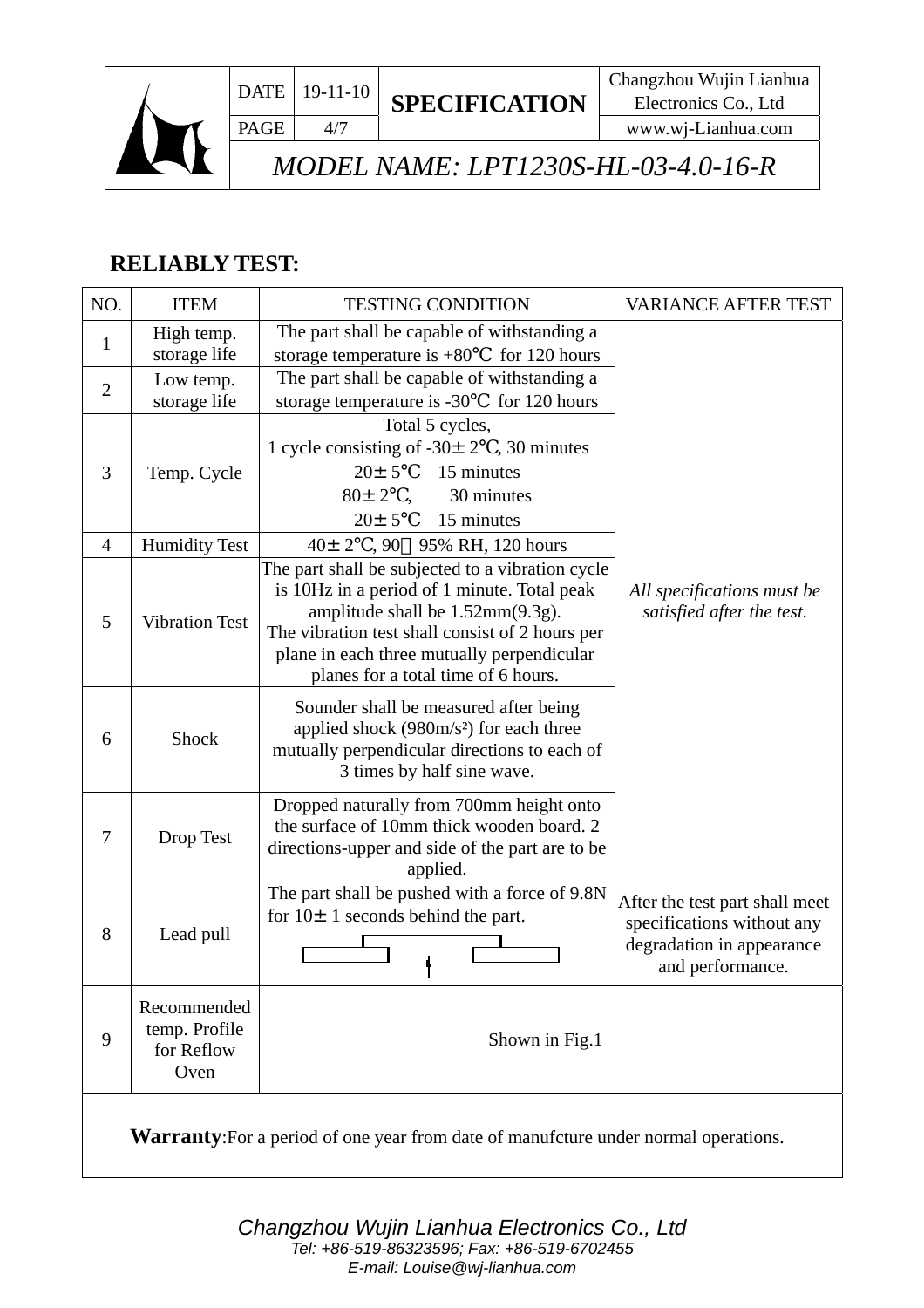

# **Recommended Temp. Profile for Reflow Oven (Fig.1)**

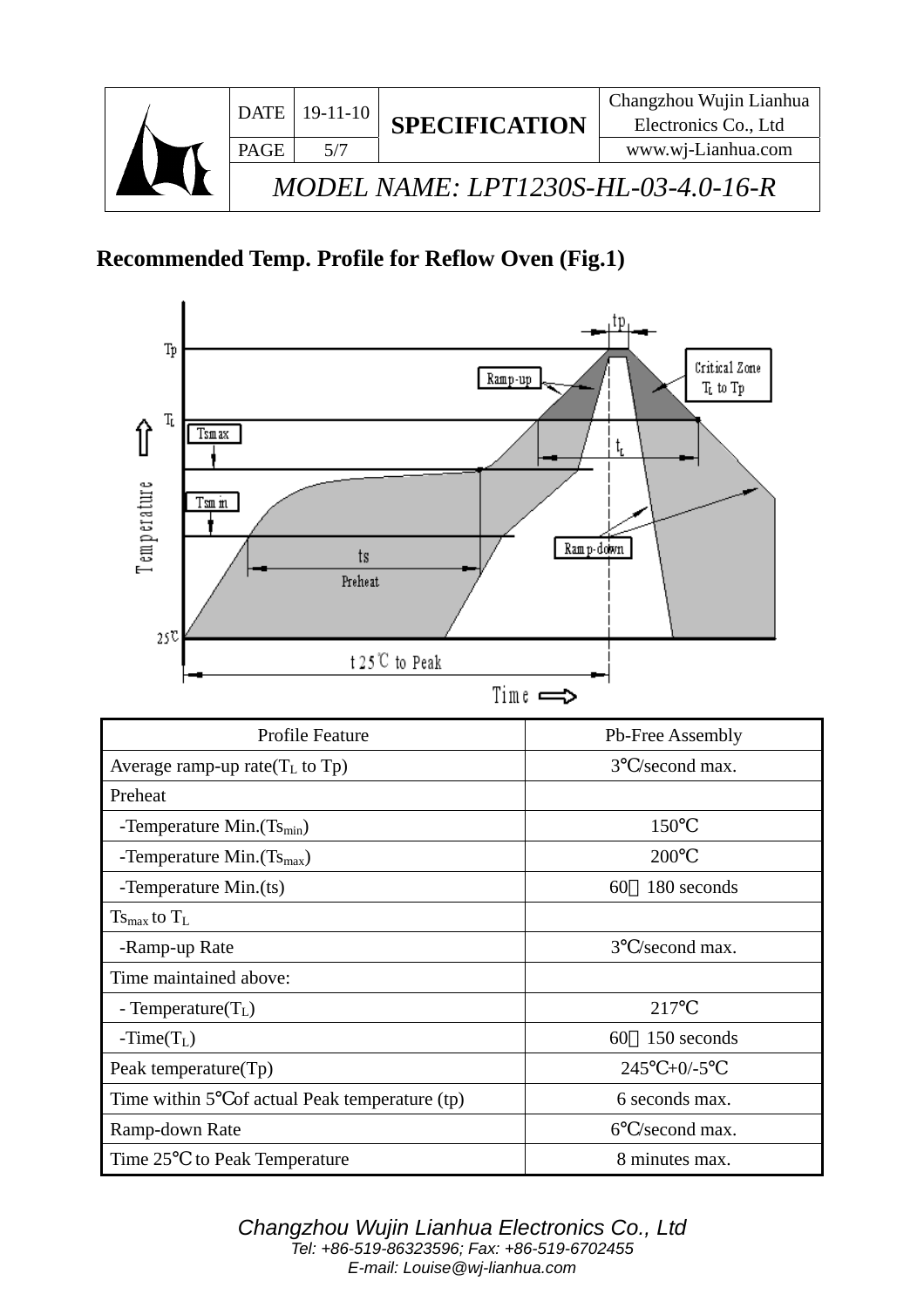

## **PACKING:**